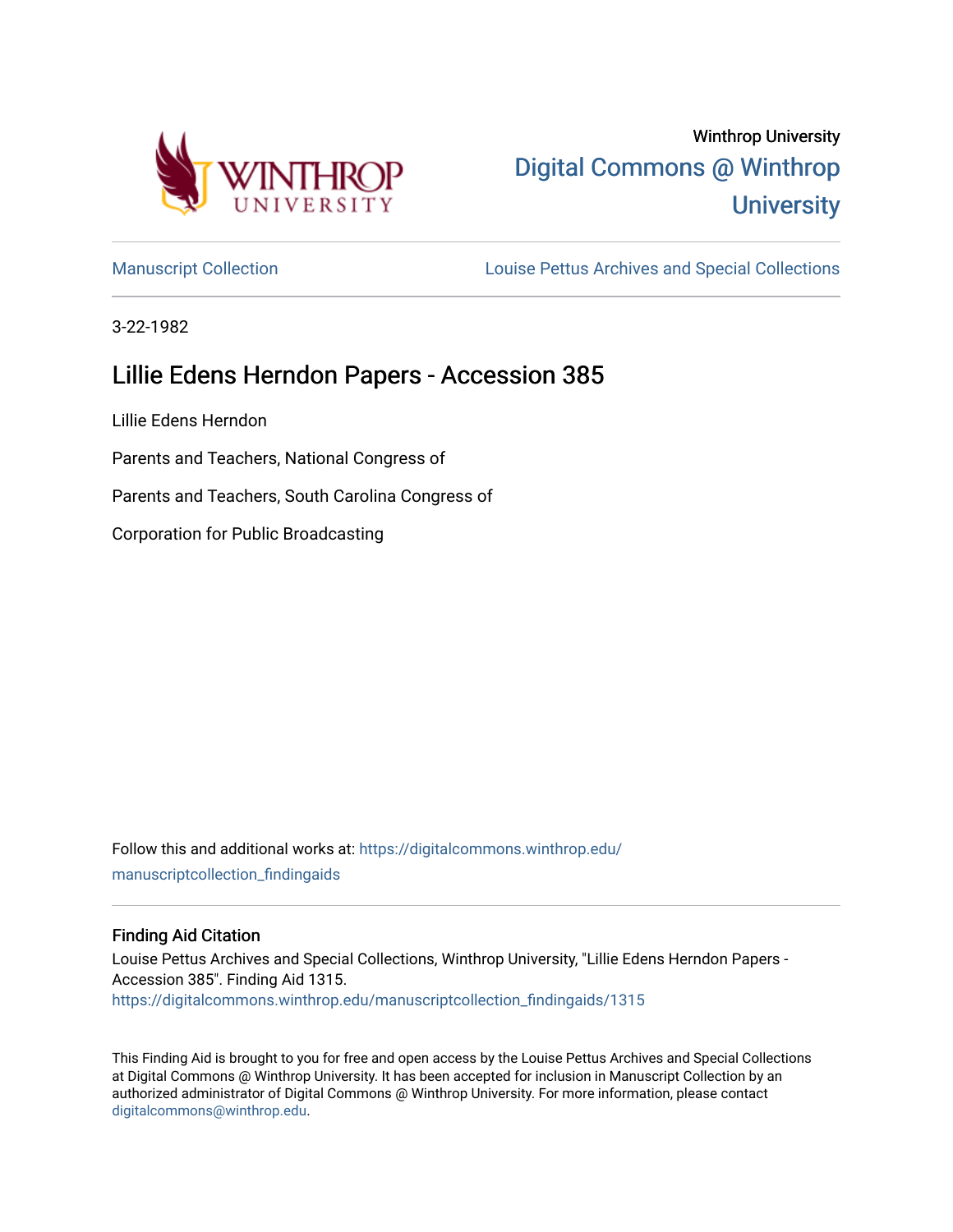#### **WINTHROP UNIVERSITY LOUISE PETTUS ARCHIVES & SPECIAL COLLECTIONS**

**MANUSCRIPT COLLECTION**

### **ACCESSION 385**

### **LILLIE EDENS HERNDON PAPERS**

1962-1965, 1973-1981

2 Boxes, 10 Folders, & 2 Bound Volumes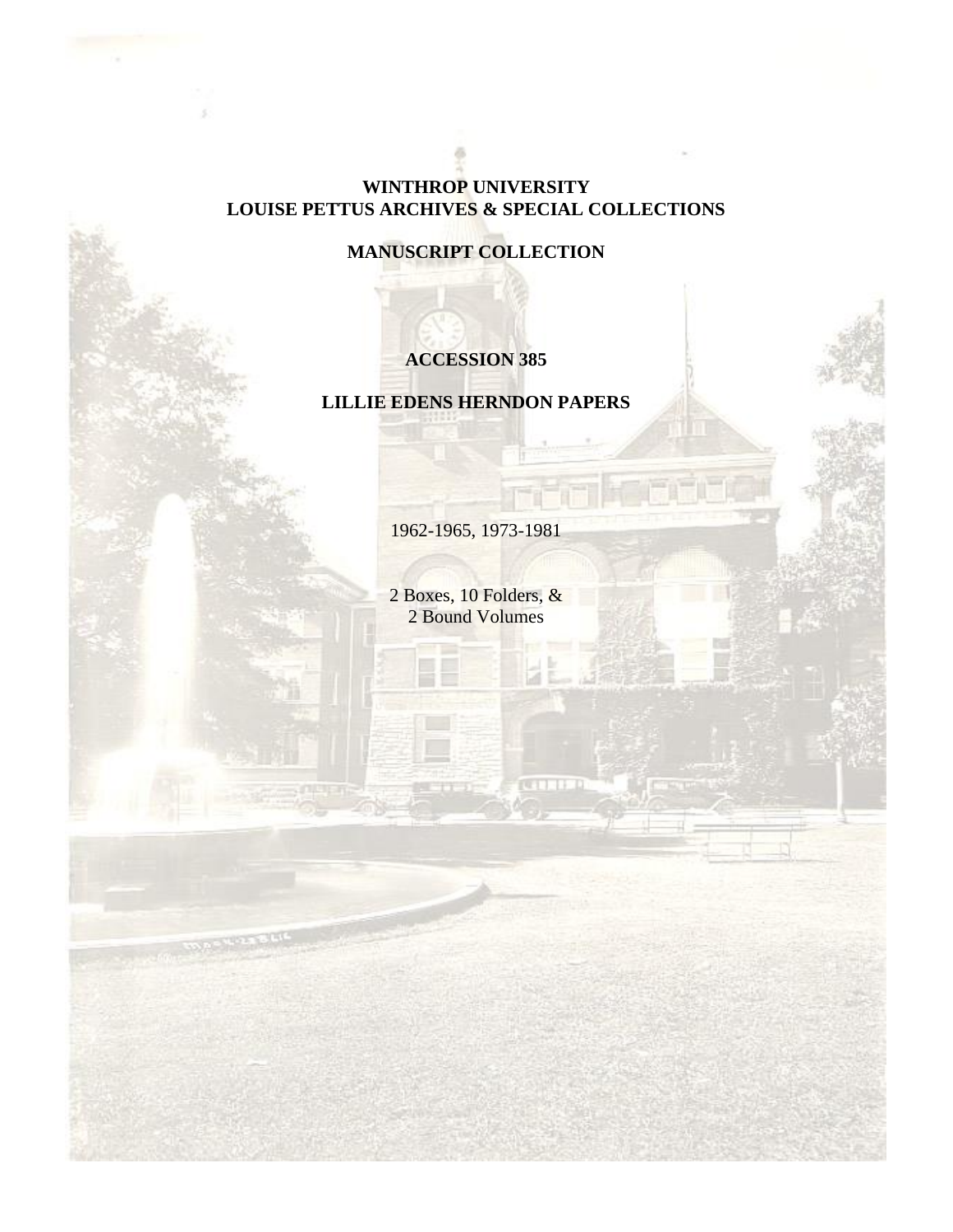#### **WINTHROP UNIVERSITY LOUISE PETTUS ARCHIVES & SPECIAL COLLECTIONS**

#### **MANUSCRIPT COLLECTION**

ADDITIONS: \_\_\_\_, \_\_\_, \_\_\_\_, \_\_\_\_\_ DATE: March 22, 1982

ACC. NO.: **385** PROCESSED BY: Gina L. Price NO. OF SECTIONS: 3

#### **LILLIE EDENS HERNDON PAPERS**

**I**

The Lillie Edens Herndon Papers were deposited with the Archives in July, 1981 by Mrs. Lillie Edens Herndon.

> Linear feet of shelf space occupied: .50 Approximate number of pieces: 1000

Restrictions: Open to researchers under the rules and regulations of the Louise Pettus Archives & Special Collections at Winthrop University.

Literary Rights: For information concerning literary rights please contact the Louise Pettus Archives & Special Collections at Winthrop University.

Notices were released to NUCMC on March 22, 1982 (For additional notices see the collection control file)

Scope and Content: **The Lillie Edens Herndon Papers consist of photocopies of speeches, correspondence, articles, program notes and other papers relating to Lillie Herndon's activities as President of the national Congress of Parents and Teachers and as Chairman of the Board of Directors of the Corporation for Public Broadcasting. Also included are some biographical sketches of Lillie Edens Herndon (1916-2009) and papers relating to honors which she has received.**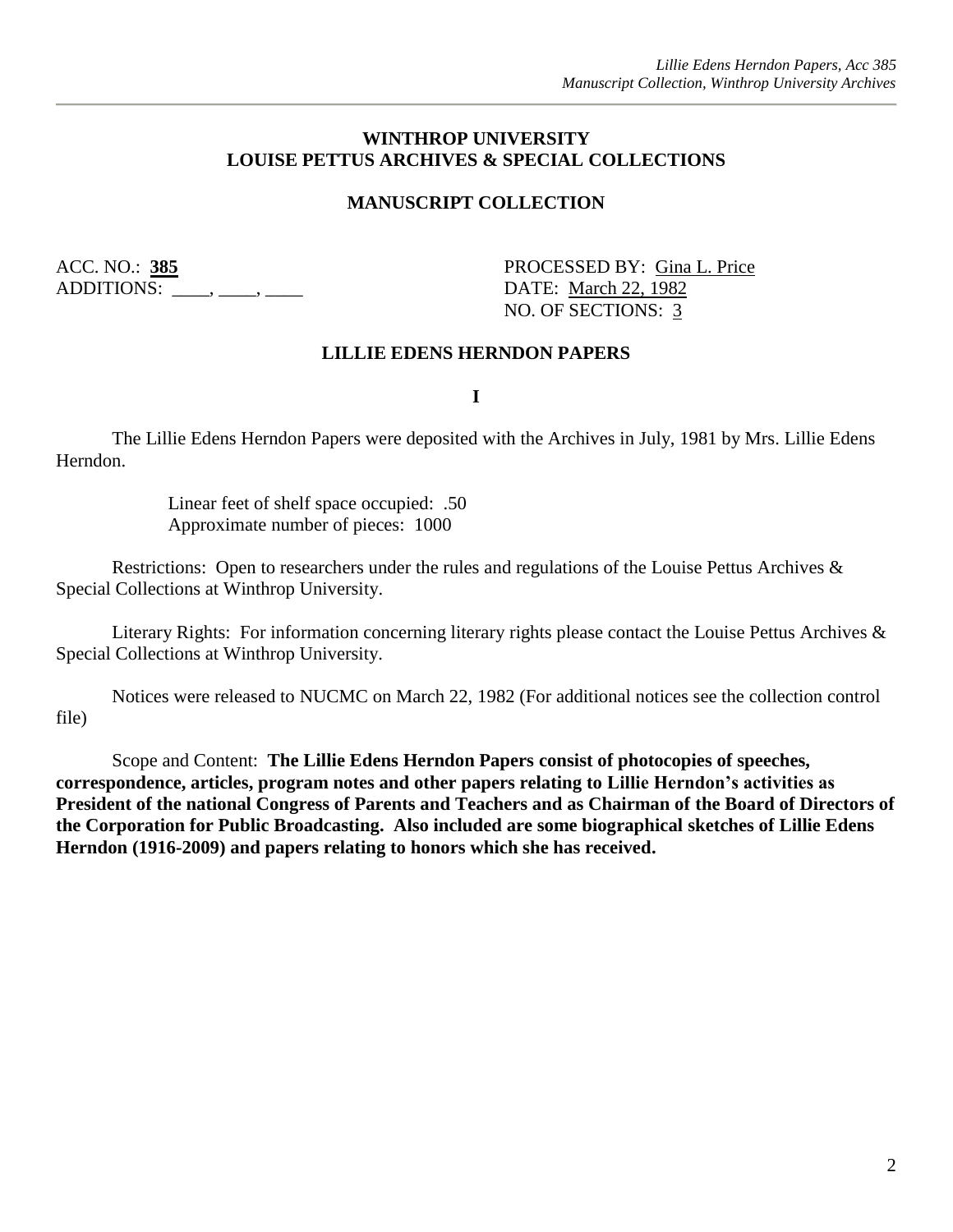### **II**

### **BIOGRAPHICAL DATA**

#### **LILLIE EDENS HERNDON**

### **Chronology**

| 1916              | Born in Sumter, South Carolina.                                                                                |  |  |
|-------------------|----------------------------------------------------------------------------------------------------------------|--|--|
| 1932              | Valedictorian of the 1932 Class of Blaney High School                                                          |  |  |
| 1934              | Graduated from Draughn's Business College, Columbia,<br>South Carolina.                                        |  |  |
| 1932-1951         | Bookkeeper, Buyer, Manager, Owner, Kay's Department<br>Store, Columbia.                                        |  |  |
| 1939, Apr. 7      | Married Wayne Woodrow Nidiffer                                                                                 |  |  |
| 1953              | <b>Married James Marvin Herndon</b>                                                                            |  |  |
| 1962-1965         | President, South Carolina Congress of Parents and Teachers (PTA).                                              |  |  |
| 1968              | Divorced James Marvin Herndon                                                                                  |  |  |
| 1973-1975         | President, National Congress of Parents and Teachers (National PTA).                                           |  |  |
| 1978              | "South Carolinian of the Year".                                                                                |  |  |
| 1978-1979         | Chairman, Board of Directors, Corporation for Public Broadcasting (CPB).                                       |  |  |
| 1986              | Chair of the Richland County Council                                                                           |  |  |
| 1986              | Graduated with honors with a degree in Government from Columbia College                                        |  |  |
| 1988              | Chair of the Board of Trustees of Columbia College.                                                            |  |  |
| 1988              | Vice Chairman of the Columbia Urban League                                                                     |  |  |
| 1988-2006         | Appointed by the South Carolina Supreme Court to the South Carolina Commission on Judicial<br><b>Standards</b> |  |  |
| 1992-             | Received the "Service to Mankind" Award by the Richland Sertoma Club.                                          |  |  |
| 2009, Dec. 3 Died |                                                                                                                |  |  |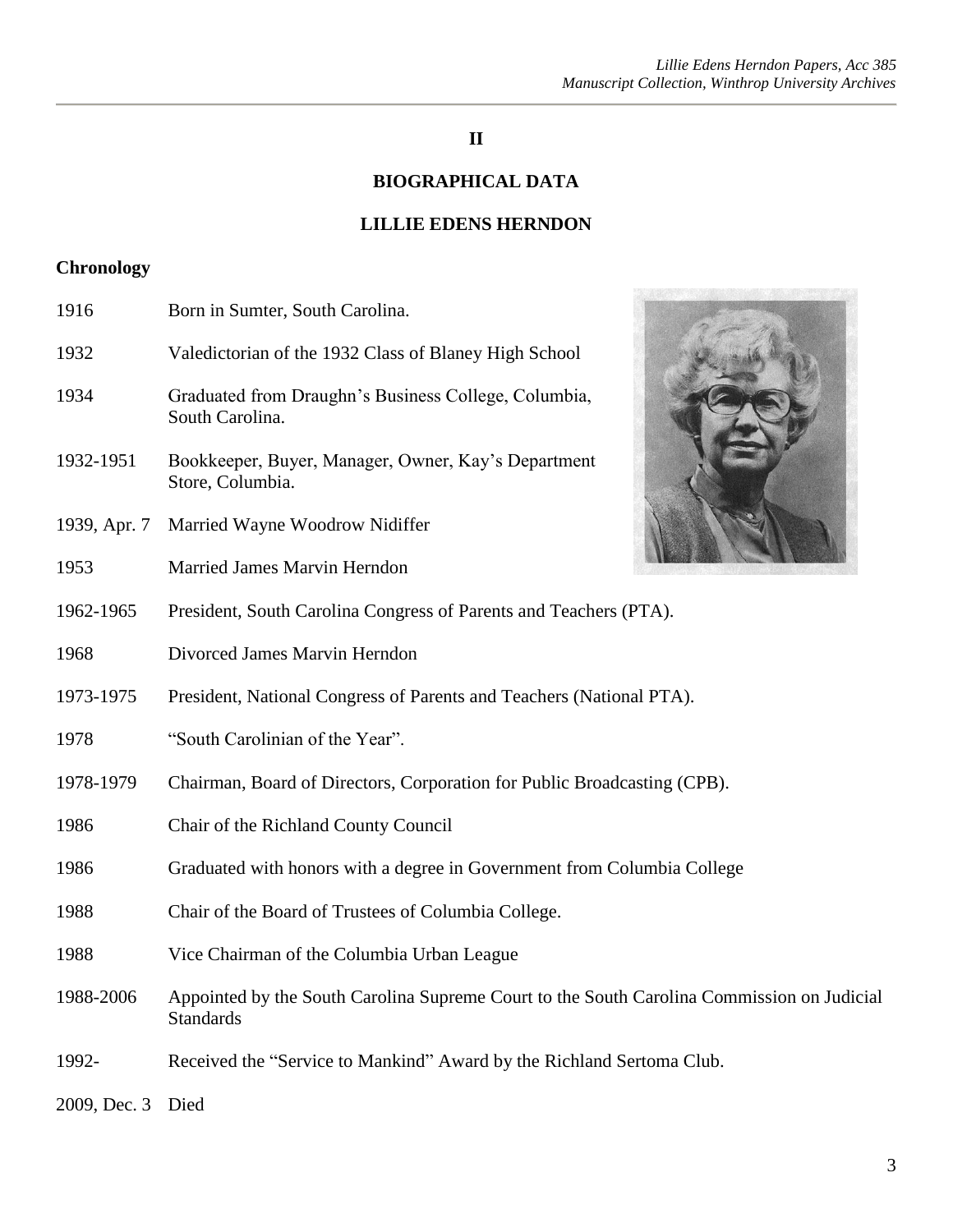#### **II**

#### **BIOGRAPHICAL DATA**

#### **LILLIE EDENS HERNDON**

#### **Obituary (***The State***, December 6, 2009)**

Lillie Edens Herndon died peacefully December 3, 2009, at her home. Born at Second Mill in Sumter County, SC, in 1916, she was the daughter of Robert Manning and Lillie Frazier Edens.

Ms. Herndon lived nearly all of her life in Richland County and Columbia. She was valedictorian of the 1932 Class of Blaney High School. She completed Draughon's Business College and earned a degree in Government at Columbia College, graduating with honors in 1986.

Ms. Herndon was a founding member of the Business Association of Columbia. She began her own career just after high school at Edens and Faust Grocery and Dry Goods. She bought Faust Department Store when she was 28 years old, and renamed it for her daughter, Kay. She sold this business to the Lourie family in 1951.

Her commitment to education included service as President of the SC Congress of Parents and Teachers, and President of the National PTA. She served as Chair of the South Carolina Board of Education, and Vice Chair of the National Association of State Boards of Education.

Ms. Herndon influenced school law and education policy at the state, national and international levels. She was instrumental in the development of educational television and the Education Improvement Act. She chaired the National Action for Foster Children, and served on the National Consortium for Child Mental Health Services.

By appointment of Presidents Ford and Carter, Ms. Herndon was Director of the Corporation of Public Broadcasting (CPB), serving three terms as Board Chairperson, and later as a Director of the Public Broadcasting Service (PBS).

She traveled worldwide to better educational opportunities for children. By appointment to numerous delegations, she visited Department of Defense schools in Europe and the Middle East, and served as observer to international family and teaching conferences. Ms. Herndon represented the United States Office of Education in field study in the Soviet Union, Egypt, and Israel, and as delegate to the Organization of Economic Cooperation and Development Conference on Teacher Education in Paris.

In 1988, she was appointed by the South Carolina Supreme Court to the South Carolina Commission on Judicial Standards, serving as lay member until she retired in 2006.

Ms. Herndon's commitment to community and economic development included her service on Richland County Council, where she was Chair in 1986. By gubernatorial appointment, as Trustee of Richland Memorial Hospital she served as Treasurer, Vice Chair, and Chair. She was a Trustee of Columbia College, and chaired the Board in 1988. She was Interim Director for the Leadership Institute and Forum at Columbia College. Ms Herndon served as Vice Chairman of the Columbia Urban League (1988).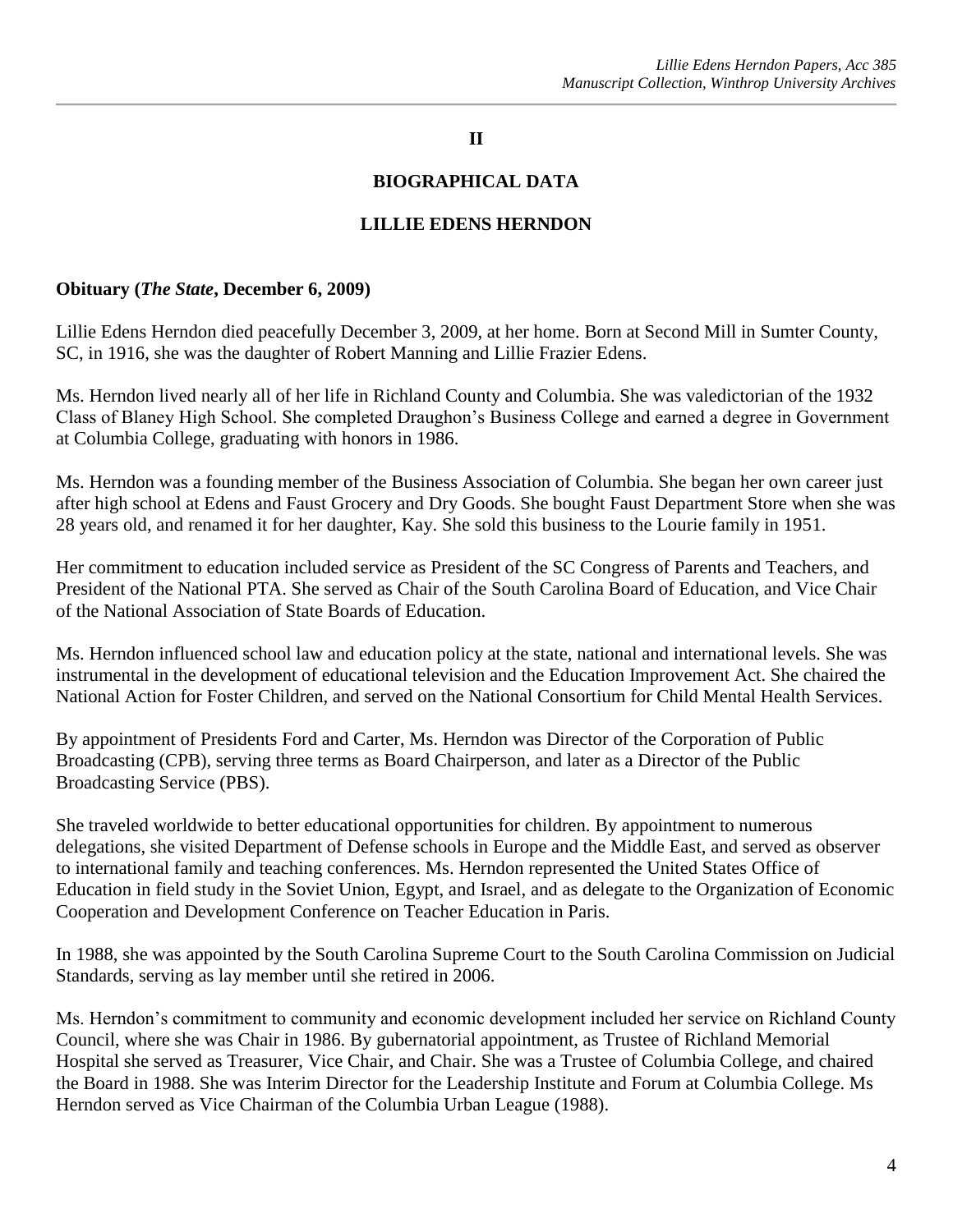#### **II**

#### **BIOGRAPHICAL DATA**

#### **LILLIE EDENS HERNDON**

#### **Obituary (***The State***, December 6, 2009) (cont.)**

Lillie Edens Herndon was widely recognized for her leadership and service. Her many honors and awards include Honorary Fellow of American Schools Health Association; South Carolinian of the Year (1979), an Honorary Degree of Doctor of Humanities from Columbia College, National Public Radio's Distinguished Service award; the "First Woman in Broadcasting" by the American Women in Radio and Television; the South Carolina "Women of Achievement' Award; and the 1992 "Service to Mankind" Award by the Richland Sertoma Club.

Central to Ms. Herndon's life were her faith and her family. She served her church as Sunday School teacher, deacon and deacon chair, member of Pastoral Search committees, and as member of the General Board of the South Carolina Baptist Convention, chairing the scholarship committee. Most recently, Shandon Presbyterian was her church home.

Ms. Herndon was predeceased by her son, Wayne Woodrow Nidiffer; three sisters, Naomi Edens Moore, Ruth Edens Oehmig, and Nancy Edens Shumake; six brothers, J. Drake Edens, Pete Mowry Edens, Joe Edens, Robert Marion Edens, Walter (Doc) Edens, and Jack Allen Edens.

She is survived by her daughter, Kay Nidiffer Rogers of Saluda, NC, her grandson, James Clark Seabrook Langley, Jr. and his wife, Rebecca of Charlotte, NC, and two grandchildren, Geoffrey Wayne Edens Langley and Katherine Elizabeth Langley; nieces Martha C. Edens, Gene Edens Bode, Marjorie Edens Youngblood, and Robin Edens Spires; and nephews, Joe Edens, Allen Edens, Greg Edens, and their families.

After a private family burial in Greenlawn Memorial Gardens, the family will welcome friends as they celebrate Ms. Herndon's life on Monday, December 7 at 2:00 p.m. at Shandon Presbyterian Church, 701 Woodrow Street, Columbia. Dunbar Funeral Home, Devine Street Chapel, is assisting the family.

In lieu of flowers, the family requests memorials to the Gene Lindler Memorial Music Fund, Shandon Presbyterian Church, 701 Woodrow Street Columbia, SC 29205, the Endowment Fund, Episcopal Church of the Transfiguration, P.O. Box 275, Saluda, NC 28773, or the Lillie Edens Herndon Endowed Scholarship Fund, Columbia College, 1301 Columbia College Drive, Columbia, SC 29203.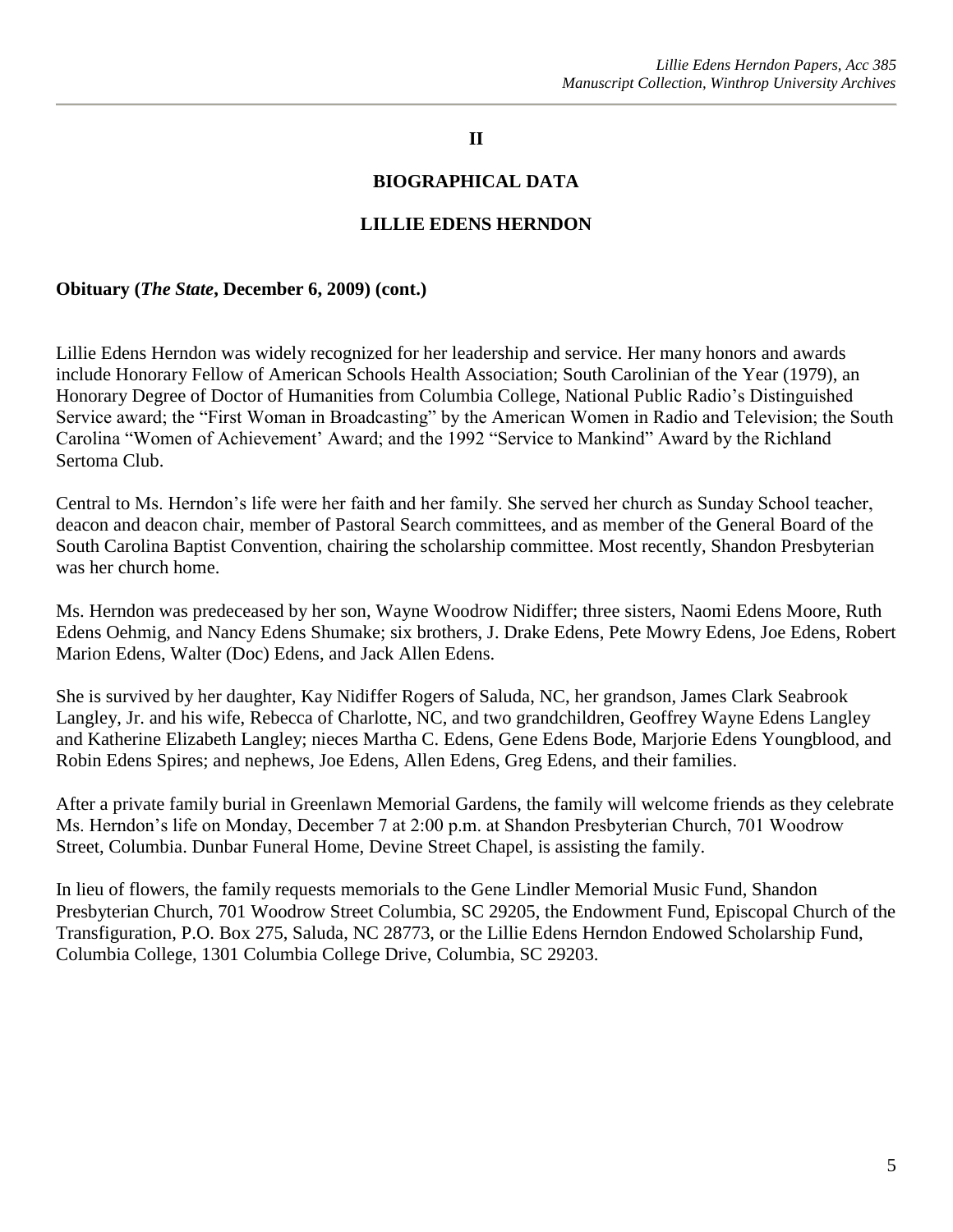### **III**

### **DESCRIPTION OF SERIES**

|                | <b>Box(es)</b> Folder(s) | <b>Series</b>                                                                                                                                                                                                                                                                                                                                                                                                                                                 | $Year(s)$                |
|----------------|--------------------------|---------------------------------------------------------------------------------------------------------------------------------------------------------------------------------------------------------------------------------------------------------------------------------------------------------------------------------------------------------------------------------------------------------------------------------------------------------------|--------------------------|
|                |                          | A) BIOGRAPHICAL FILE                                                                                                                                                                                                                                                                                                                                                                                                                                          |                          |
| $\mathbf{1}$   | $\mathbf{1}$             | <b>BIOGRAPHICAL FILE</b><br>Consists of biographical sketches, articles and awards relating to Lillie<br>Herndon and her work. No arrangement.                                                                                                                                                                                                                                                                                                                | 1973-1981                |
|                |                          | <b>B) PAPERS RELATING TO THE NATIONAL</b><br><b>CONGRESS OF PARENTS AND TEACHERS (PTA).</b>                                                                                                                                                                                                                                                                                                                                                                   |                          |
| $\mathbf{1}$   | $2 - 3$                  | <b>SPEECHES AND NOTES</b><br>Consists of speeches and notes made by Lillie Herndon while she was<br>President of the National PTA.                                                                                                                                                                                                                                                                                                                            | 1973-1978, nd            |
| $\overline{1}$ | $4 - 5$<br>2 Bd. Vols.   | <b>PUBLICATIONS</b><br>Consists of two bound volumes of the "South Carolina Parent Teacher"<br>magazine from May 1962-January 1963 & February 1964-May 1965.<br>Also included is a "South Carolina Parent Teacher" September, 1973;<br>the "National PTA Bulletin", March 1974, April 1974 and March<br>1975; the "PTA Magazine," October 1973-June 1974 and September<br>1974-November 1974; and "Parents Magazine," August 1975. In<br>chronological order. | 1962-1965, 1973-<br>1975 |
| $\overline{2}$ | 6                        | <b>VARIOUS PAPERS</b><br>Consists of information concerning the World Confederation of<br>Organizations of the Teaching Profession that was held in Nairobi,<br>Kenya from July 24, 1973 to August 8, 1973, PTA convention<br>programs, articles, correspondence, list of the General Powers and<br>Duties of School Trustees and papers about how to be an effective<br>PTA member. In chronological order.                                                  | 1973-1978, nd            |
|                |                          | C) PAPERS RELATING TO THE CORPORATION FOR<br><b>PUBLIC BROADCASTING (CPB)</b>                                                                                                                                                                                                                                                                                                                                                                                 |                          |
| $\overline{2}$ | $7 - 8$                  | <b>SPEECHES</b><br>Consists of speeches made by Lillie Herndon while she was Chairman<br>of the Board of Directors of the Corporation for Public Broadcasting<br>$(CPB)$ .                                                                                                                                                                                                                                                                                    | 1977-1978, nd            |